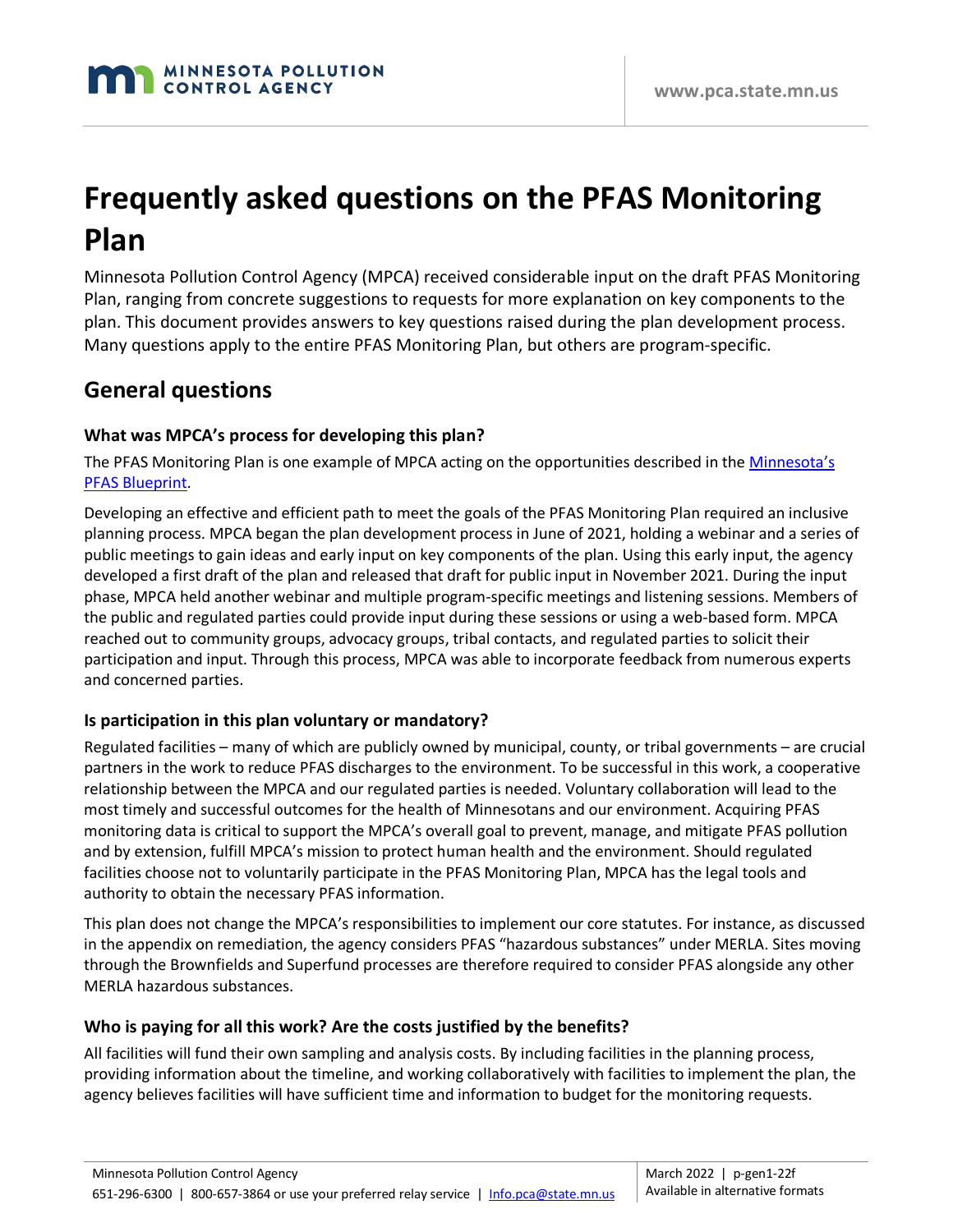Feedback provided on the plan suggested that responsibility for paying for monitoring should vary depending on the status of the facility – publicly owned or not – and the degree of the facility's responsibility for any PFAS likely to be found during the monitoring. The MPCA worked to ensure that the plan represented a reasonable balance between the costs of testing and the benefits of covering a broad range of facilities and media to improve our understanding of PFAS. Input on the plan both suggested more facilities be covered and that the costs represent a significant financial burden. MPCA has balanced these concerns by aiming to collect a dataset that is robust enough to achieve the project's three listed goals, but limits costs as much as feasible. Additionally, the MPCA is asking the Minnesota Legislature for grant funds that could be used to offset some of the costs.

#### **How are "baseline" levels of PFAS contamination in the ambient environment being considered?**

The goal of this study is to identify discharges of PFAS to the environment that are elevated due to conditions at the facility or site. Numerous studies and literature reviews have shown that, though the entire globe has been contaminated to a certain degree by these man-made chemicals, there are statistically elevated PFAS levels in "industrially-impacted" discharges. A combination of Minnesota-specific and US datasets provide some context that will help distinguish between levels of PFAS indicative of industrial sources being present (i.e., "industrially impacted") and baseline levels of environmental contamination. The table below contains some examples of studies with data relevant to baseline conditions. The MPCA has requested the legislature fund a state-specific soil and surface water study of baseline conditions. $<sup>1</sup>$  $<sup>1</sup>$  $<sup>1</sup>$ </sup>

|               | "baseline" conditions observed in select<br>studies |                                                                                                     |
|---------------|-----------------------------------------------------|-----------------------------------------------------------------------------------------------------|
| Groundwater   | Median detected<br>concentration: 4 ng/L            | Minnesota's ambient<br>groundwater network                                                          |
| Surface water | Median detected<br>concentration:<br>$2.1$ ng/L     | Gewurtz et al. 2019;<br>study of precipitation<br>and surface water in<br>the Great Lakes<br>region |
| Soil          | Median detected<br>concentration:<br>680 ng/kg      | <b>Vermont PFAS</b><br>background study in<br>shallow soils                                         |

In some cases, a facility may be located in an area that is already significantly contaminated with PFAS. Examples may include facilities in the East Metro of the Twin Cities, where there are multiple plumes of PFAScontaminated groundwater and reaches of PFAS-contaminated surface water due to PFAS waste disposal by the 3M Company. In these cases, special consideration will be needed to distinguish between the existing environmental contamination and any new sources of PFAS being contributed to the environment through releases at the facility.

#### **Will the data be publicly available?**

Yes, all data submitted to MPCA are publicly available upon request, unless the information is deemed nonpublic under the relevant portions of Minnesota Statutes, Chapter 13. PFAS monitoring results do not qualify as confidential business information.

MPCA received multiple requests for the data submitted through this plan to be "blinded" such that the agency would not be able to identify the location where the data were collected. This request would run contrary to one key goal of the PFAS Monitoring Plan, which is to allow the MPCA to respond to areas with PFAS concentrations of immediate concern. The agency could not take urgent action to protect public health (as needed) if the results were blinded.

<span id="page-1-0"></span><sup>&</sup>lt;sup>1</sup> Zhu et al. 2019. PFAS BACKGROUND IN VERMONT SHALLOW SOILS.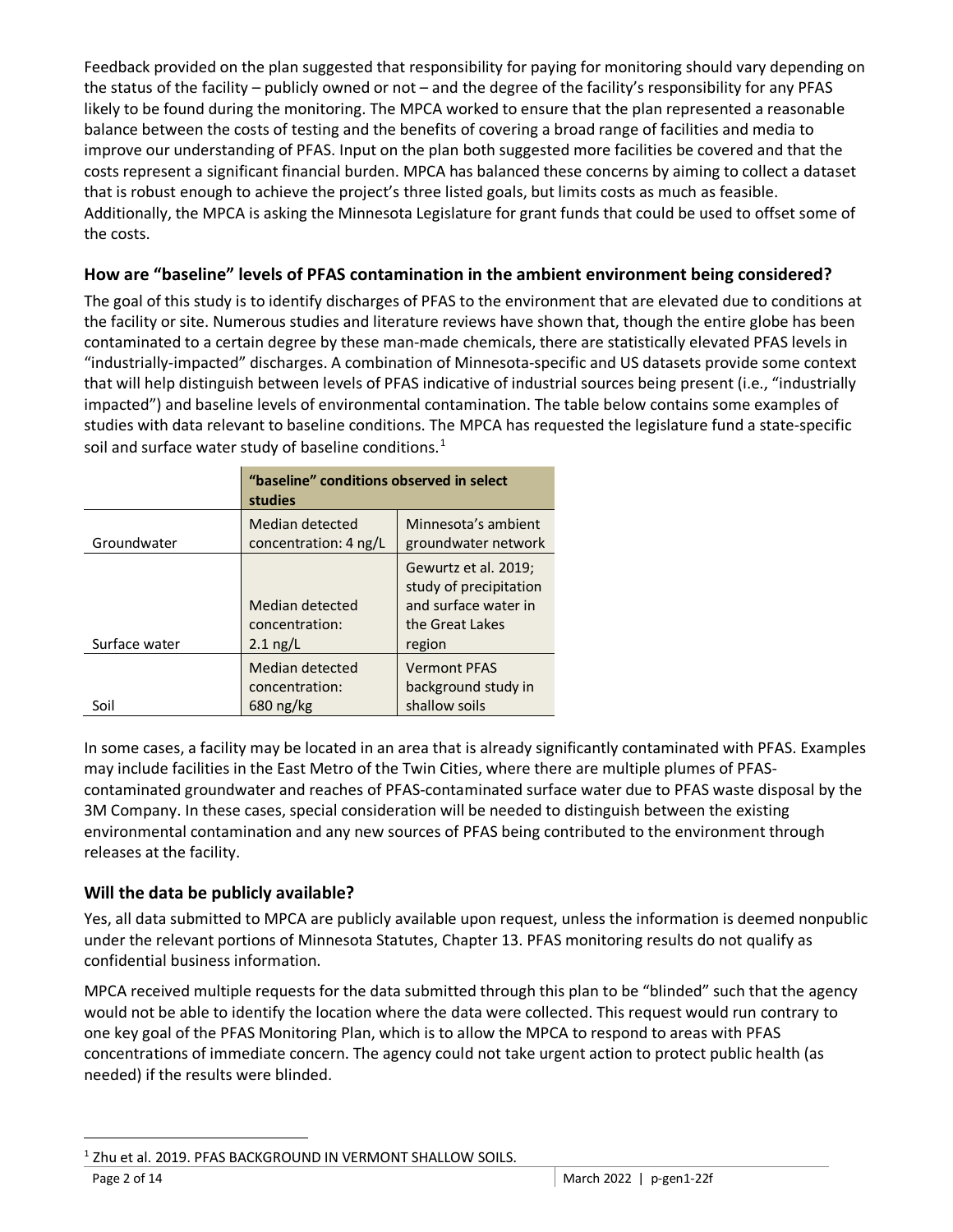#### **How are principles of environmental justice invoked in this effort?**

PFAS contamination could impact any community in Minnesota. Through implementing the holistic, crossprogram PFAS Monitoring Plan, MPCA will generate a statewide dataset on PFAS going into the environment. This information will allow MPCA to continue to improve our understanding of where PFAS may be affecting communities, and to focus source reduction, outreach, and research efforts in those communities with potential for disproportionate negative impacts, including subsistence fishing or hunting communities and communities already vulnerable to negative health outcomes due to historic discriminatory policies of disenfranchisement and disinvestment.

#### **When will MPCA provide more info on which permit or media is targeted if a site has multiple permits?**

For facilities with multiple MPCA permits, the notification letter informing your facility that it is scoped into the PFAS Monitoring Plan will include additional information about which media should be sampled for PFAS.

#### **Will MPCA be using this data to develop regulatory requirements?**

Minnesota's PFAS Blueprint recommends that state agencies consider the necessary and appropriate changes to program activities – monitoring requirements, permit limits, or best management practices – needed to protect communities from PFAS pollution. The data collected in the PFAS Monitoring Plan will help both MPCA and our regulated facilities prepare for the transition of PFAS from unregulated contaminant of concern to being part of the regulated suite of substances under state and federal environmental laws. Regulatory developments on the federal level will also likely be finalized over the coming one to four years.<sup>[2](#page-2-0)</sup> Actions taken today to reduce releases of PFAS to environment before regulations are developed will provide financial benefits to facilities and health and environmental benefits to the surrounding communities.

#### **Are PFAS really an environmental public health concern? Are we over-reacting?**

While not every PFAS is an equally potent toxicant, many members of the family have been proven to have adverse health effects including increased risk of certain cancers, reduced functionality of the immune system, and damage to the liver. Many PFAS transfer to developing fetuses during gestation, are found in breastmilk, and can cause health impacts in young children. As toxicologists continue to learn more about individual compounds in the PFAS family, they consistently find that these substances are more toxic than previously disclosed. In fact, several members of the PFAS family could have adverse health effects at lower concentrations than almost any other regulated environmental contaminant. Our agency has a duty to protect natural resources such that everyone has access to drinking water, fish, food, and an outdoor environment that is safe to enjoy.

#### **Why isn't MPCA simply banning all PFAS in products in Minnesota?**

MPCA does not have the authority to ban PFAS use in products in Minnesota. Such a ban would require legislative action.

<span id="page-2-0"></span> <sup>2</sup> <https://www.epa.gov/pfas/pfas-strategic-roadmap-epas-commitments-action-2021-2024>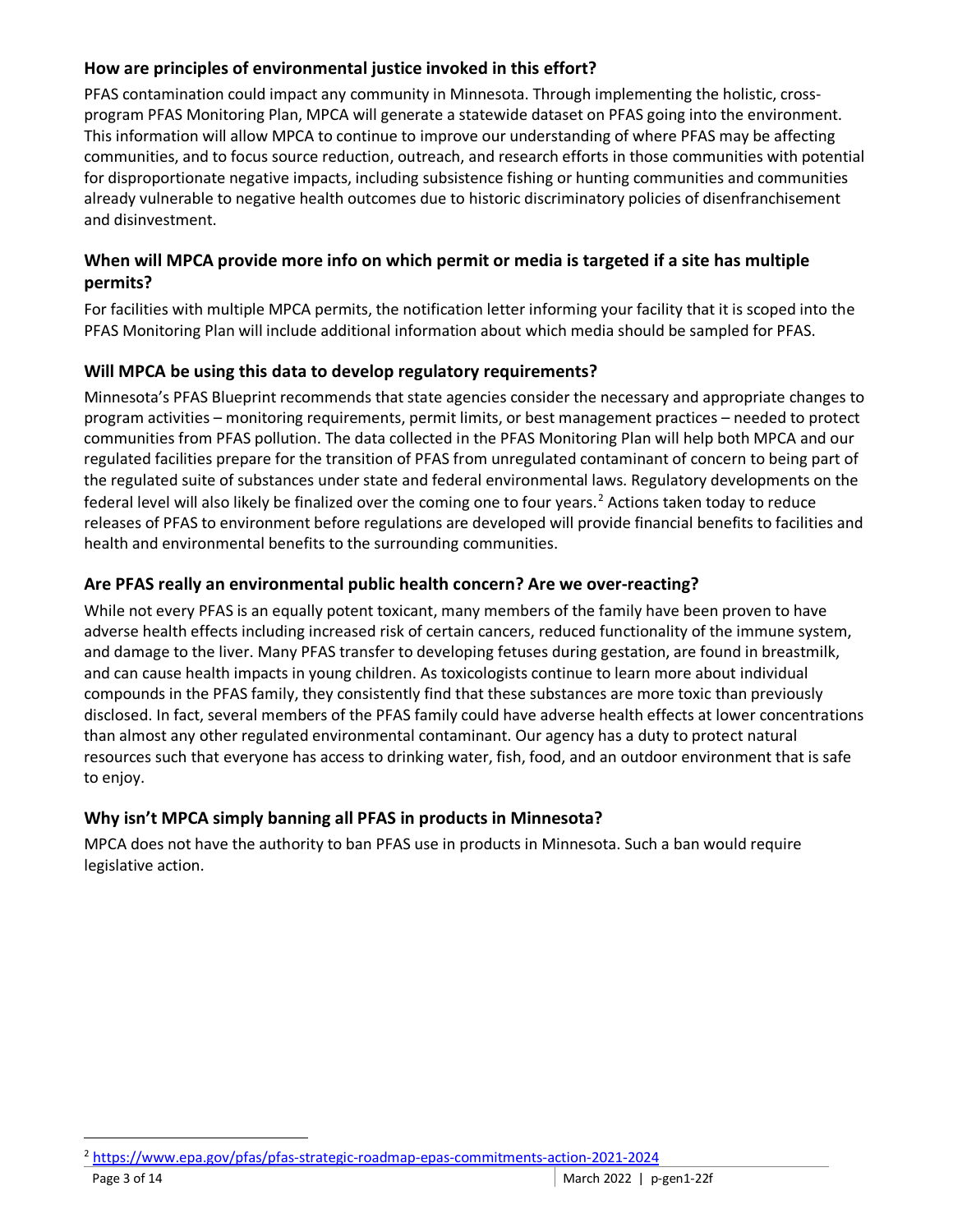# **Analytical methods, environmental labs, data quality**

#### **How does Minnesota's certification process work for labs conducting PFAS analysis?**

Minnesota Department of Health established the Environmental Laboratory Accreditation Program (MNELAP) in 1989 to ensure that environmental labs are capable of performing analytical measurements and to hold accredited labs accountable to standards that support the generation of defensible and accurate data. MNELAP offers lab accreditation to accommodate the testing needs of many state and federal environmental programs, including the Clean Water Act (CWA), Resource Conservation and Recovery Act (RCRA), Underground Storage Tank Program, and the Safe Drinking Water Act (SDWA). Laboratories apply each year to MNELAP for accreditation. MNELAP tracks proficiency of labs, works with approved third-party assessors to conduct on-site assessments every two years, and holds enforcement authorities should a lab deviate from method or quality assurance procedures. The MPCA's lab certification program certifies nonprofit municipal, government, or industrial laboratories submitting data for MPCA programs. There are 13 labs currently accredited by MNELAP to perform PFAS analysis.

#### **What is the difference between a promulgated method, a final EPA method, and a draft EPA method?**

Many regulatory programs only use EPA methods that are promulgated in the Code of Federal Regulations, but other methods are often available and valid for measuring a given set of analytes. For example, in 2020, the EPA published a memo outlining an interim strategy for incorporating PFAS into federal NPDES permits that includes non-promulgated PFAS methods.<sup>[3](#page-3-0)</sup> Additionally, the agency provided an FAQ explaining why the use of nonpromulgated methods was appropriate and necessary.[4](#page-3-1) As noted above, PFAS methods are becoming more available, and many are moving towards promulgation. The MPCA analytical guidance outlines what data quality the MPCA expects from certified labs. Given the rapid evolution of method development for PFAS, this document will be regularly updated to reflect the current state of the science as part of the regular lab accreditation schedule.

Method 1633 is a draft method for measuring PFAS in multiple substrates (wastewater, surface water, groundwater, soil, biosolids, sediment, landfill leachate, and tissue). This method is scheduled for finalization in fall of 2022. As of December  $1<sup>st</sup>$ , 2021, the Department of Defense (DOD) has required all non-potable water matrixes collected from their PFAS contaminated sites to be analyzed using draft method 1633.<sup>[5](#page-3-2)</sup>

OTM-45 is a final air emissions research method published by EPA that will not be promulgated. This final method is being used in the context of compliance and enforcement and permitting at the federal level and in other states.

The EPA approves, but does not promulgate, methods used for measuring compounds in potable water. Methods 533 and 537.1 are final EPA-approved methods for use in drinking water.

#### **Is MPCA requiring the use of draft method 1633? Could a lab use this draft method if they chose to do so?**

MPCA is not requiring the use of EPA's draft method 1633. MPCA is requiring that PFAS analysis for the PFAS Monitoring Plan be conducted by a lab that is accredited for PFAS through MNELAP. Accredited labs can use draft method 1633 to conduct analyses as long as they are certified according to the data quality standards in MPCA's guidance document.

<span id="page-3-0"></span> <sup>3</sup> [https://www.epa.gov/newsreleases/new-interim-strategy-will-address-pfas-through-certain-epa-issued-wastewater](https://www.epa.gov/newsreleases/new-interim-strategy-will-address-pfas-through-certain-epa-issued-wastewater-permits)[permits](https://www.epa.gov/newsreleases/new-interim-strategy-will-address-pfas-through-certain-epa-issued-wastewater-permits)

<span id="page-3-1"></span><sup>4</sup> <https://www.epa.gov/cwa-methods/frequent-questions-about-pfas-methods-npdes-permits>

<span id="page-3-2"></span><sup>&</sup>lt;sup>5</sup> DOD. (2021). Update for Establishing a Consistent Methodology for the Analysis of Per-and Polyfluoroalkyl Substances in Media Other than Drinking Water. Retrieved from:<https://denix.osd.mil/dod-pfas/osd-policies/documents/pfas-in-media/>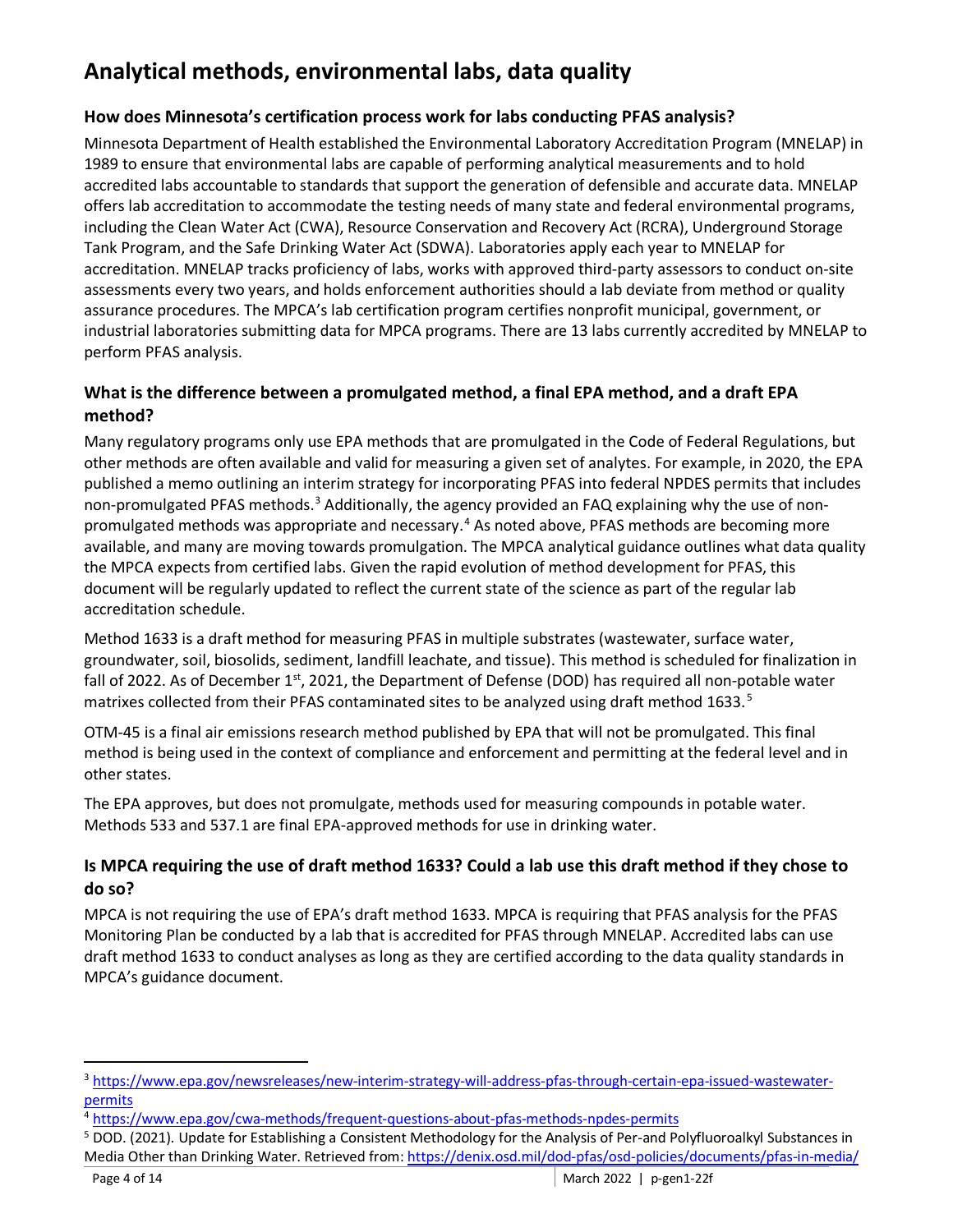#### **Which labs in the US or Canada are certified to perform PFAS analysis relevant to the PFAS Monitoring Plan?**

Currently there are 13 labs certified with MNELAP for some sort of PFAS work. Not all laboratories will have a full scope of PFAS analytes. To look for labs with MN accreditation (MNELAP):

- <https://eldo.web.health.state.mn.us/public/accreditedlabs/labsearch.seam>
- Select "Customized Search"
- Select Perfluorohexanoic acid (PFHxA), a common PFAS analyte, in the analyte field
- Select "search" and see the results populate below. You may click on the lab to view the full suite of analytes they are accredited for.

Lab capacity will depend on sample types (matrices), sample volume expected and the specific analytes that are going to be requested. Each lab will have different capabilities and timelines.

#### **Can samples run by different environmental laboratories using different analytical methods be compared to each other?**

Yes. This type of meta-analysis is commonplace.

#### **Has MPCA considered requiring total organic fluorine (TOF) or total oxidizable precursor (TOP) analysis be completed at each facility?**

Yes, MPCA considered requesting TOF or TOP analysis. However, it was determined that these analyses would increase the cost of monitoring without necessarily meaningfully advancing the three goals of the plan. Future research projects may consider TOF, TOP, and non-targeted analysis.

#### **Why aren't you listing specific analytes or specific reporting limits that are required?**

Labs will be running different methods, which may have slight variations in the number of analytes measured. All labs will include the core set of analytes included in the currently applicable guidance document (p-eao2-06). The guidance document also lists minimum reporting limits. Future rounds of MNELAP accreditation will consider the revised analytical guidance document (p-eao2-28) and any newly finalized PFAS analytical methods from EPA (as applicable). Analytical guidance documents can be found at: [https://www.pca.state.mn.us/data/mpca-quality-system.](https://www.pca.state.mn.us/data/mpca-quality-system)

#### **Is there a formal comment period on the guidance documents (sampling and analytical)**

No, the PFAS guidance documents, like other guidance documents posted on the MPCA quality system webpage, do not go through a formal notice and comment period. The criteria described within the document are considered minimum standards (the laboratory may use stricter criteria) that should be met when analyzing and reporting sample results to the MPCA. The guidance supports MPCA staff in setting data quality objectives and reviewing the data collected and reported by contractors and regulated parties. Information included in the document includes specifications on how PFAS samples should be collected and stored for various media, how instruments should be calibrated, and which PFAS should be measured at what minimum reporting levels. This document is regularly revised to incorporate the rapid evolution of knowledge regarding PFAS contaminant analysis.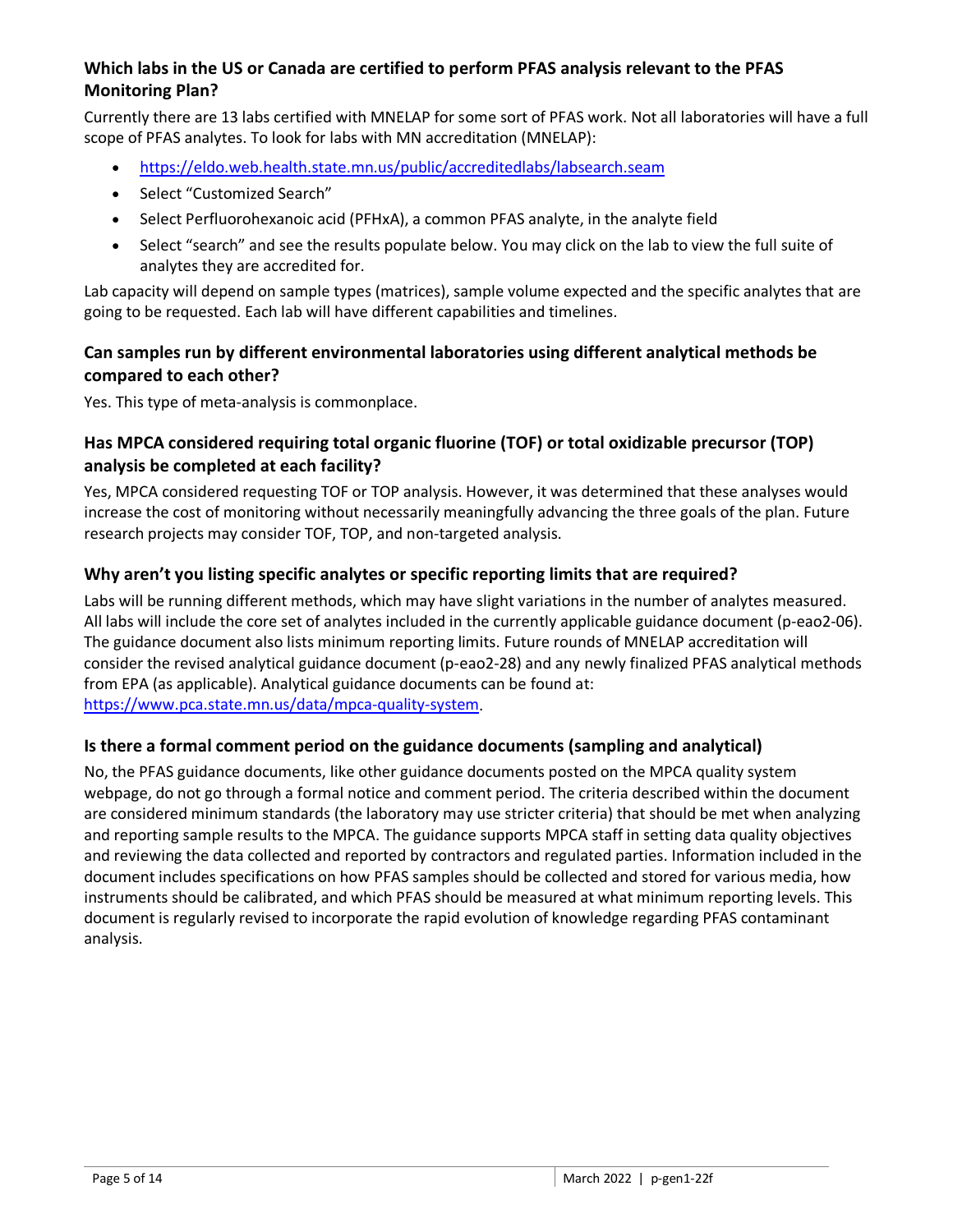# **Solid waste facilities and hazardous waste landfills**

#### **Is MPCA considering connections between solid waste facilities and wastewater treatment plants when developing the PFAS Monitoring Plan?**

MPCA recognizes the critical role solid waste facilities play in protecting Minnesota's environment. We also understand there are relationships between solid waste facilities and the other components of our waste management system, such as wastewater treatment plants. Because of this relationship, we worked to make sure we did not ask for redundant sampling at the wastewater and solid waste facilities. For instance, the PFAS Monitoring Plan does not require sampling leachate going to wastewater treatment plants because that could duplicate the sampling wastewater treatment plants may request for incoming potential sources. The entire PFAS Monitoring Plan is focused on limited duration monitoring at multiple types of facilities across multiple regulatory authorities – information from this broad set of facility types will help us understand the scope and depth of the PFAS issue throughout our state before broader regulatory changes are considered.

#### **Will MPCA support solid waste facilities with public communication about PFAS?**

MPCA understands that members of the general public are likely to have concerns about being exposed to PFAS or PFAS being released in their communities. MPCA wants to support effective communication and information sharing with the public about PFAS generally, including about PFAS in waste streams. MPCA is currently meeting with an advisory group of operators of waste management facilities (including landfills, SSOMs, waste-to-energy facilities, and WWTPs) to develop communication materials related to PFAS. This effort is tied to Laws of Minnesota 2021, 1st Spec. Sess. Chapter 6, Article 1, Section 2, Subd. 2(k), which directs MPCA to develop upstream source reduction strategies for conduits of PFAS pollution. MPCA's intent is to work with this advisory group and other stakeholder groups to help support operators in public communication around this complex topic.

#### **Did MPCA consider monitoring PFAS in stormwater at landfills rather than groundwater or leachate?**

While there are design requirements to manage and convey stormwater in the solid waste rules, the quality of stormwater discharged from the facility is not regulated by the solid waste program. Further, the solid waste rules require that stormwater contact with waste materials is minimized, meaning that water should not be coming into contact with PFAS-containing waste. Stormwater that does encounter waste materials should typically be managed as leachate for lined facilities or controlled to infiltrate into the soils on-site for unlined facilities. Therefore, PFAS monitoring in groundwater and leachate were considered a higher priority than stormwater for landfills.

#### **How will facilities be prioritized for sampling if they have a mixture of lined, unlined, and closed cells?**

Unlined facilities or unlined portions of facilities will be prioritized for monitoring due to the higher likelihood of releases from the unlined areas. Other characteristics of the landfill such as the presence of cover systems that significantly reduce infiltration or documented releases from the facility will also be considered in the prioritization.

#### **Why should fully lined landfill facilities conduct monitoring at all?**

Sampling of groundwater near lined portions of landfills is one of the lowest priorities in the PFAS Monitoring Plan because these facilities have the lowest likelihood of releases to groundwater (unless these facilities landapply their leachate). For fully lined landfills, prioritization for PFAS sampling will consider existing monitoring data and any evidence of other types of releases from the landfill. Though the likelihood of PFAS releases from a fully lined landfill is low, the one-time monitoring called for in the PFAS Monitoring Plan can provide useful evidence that future groundwater monitoring in these types of facilities is not necessary unless other data indicate a new leak has occurred.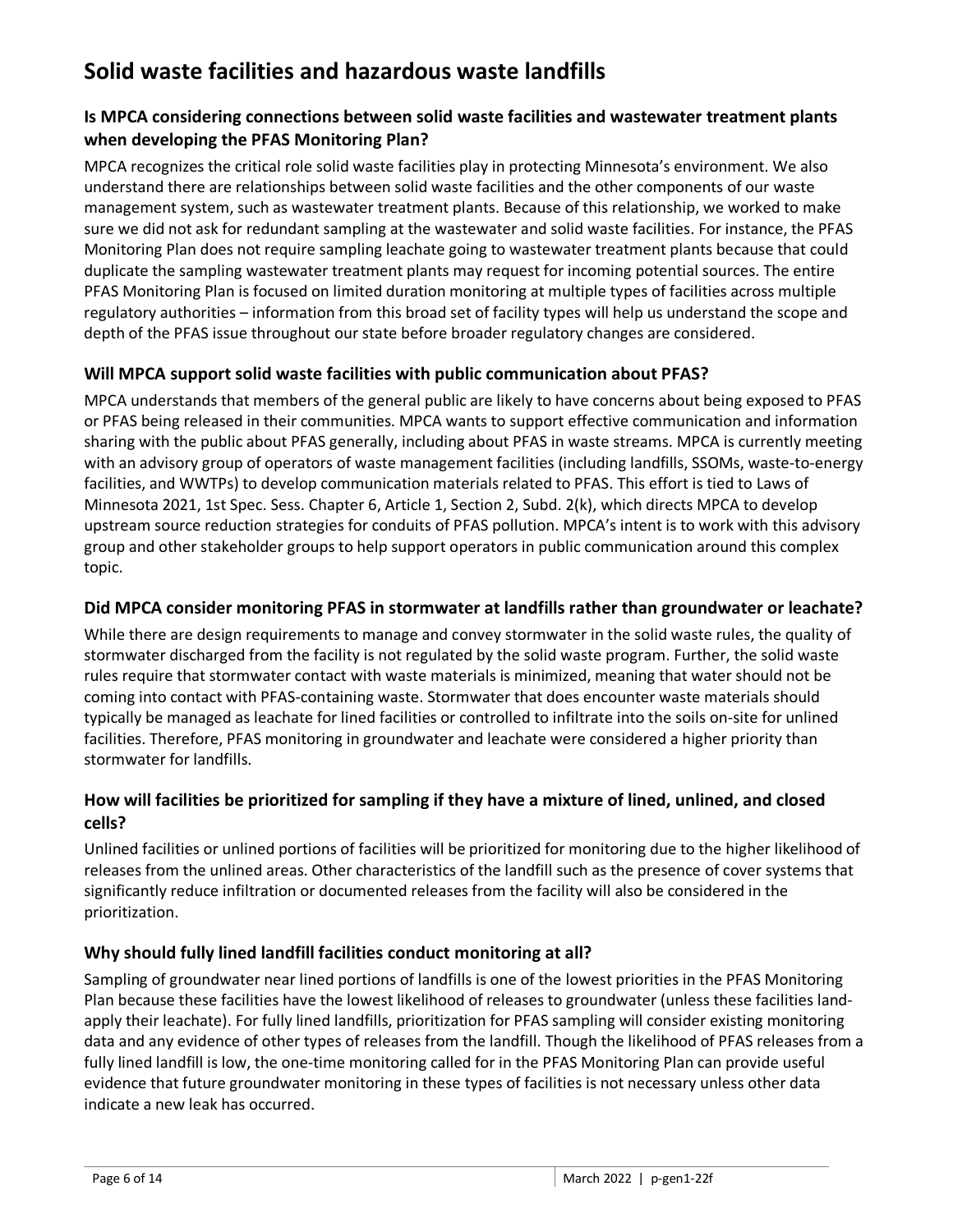#### **How is MPCA considering landfills that land apply leachate, which we know are causing PFAS exceedances in groundwater?**

Landfills that land apply leachate currently sample for PFAS compounds in groundwater at the land application site, and this routine sampling will continue. However, additional actions may be necessary if existing data indicate that the extent and magnitude of contamination from the land application site has not been defined. MPCA has already determined that land application of leachate in its current form is not a sustainable practice and has begun working with facilities to explore changes to reduce the potential impacts to human health and the environment.

#### **When will facilities receive more information on Sampling and Analysis Plan (SAP) guidance?**

MPCA will work with facilities to develop sampling and analysis plans that address the specific characteristics of each monitoring network. For instance, targeted sampling of monitoring wells upgradient and downgradient of portions of the landfills most likely to identify releases will be important. Facilities may also need to modify their sampling procedures and/or equipment to prevent inadvertent PFAS contamination.

#### **How will PFAS data be submitted?**

Facilities will submit their PFAS data in a manner consistent with how data are submitted for other parameters, using an electronic data delivery (EDD) system.

#### **How is the solid waste program using intervention limits (ILs), health-based limits (HRLs), and health based values (HBVs) in this plan?**

The PFAS Monitoring Plan will use HRLs, HBVs, and ILs consistently with how these thresholds are applied throughout the solid waste program. Solid waste rules require the agency to use intervention limits in groundwater to determine if there is a risk of exceeding a health-based threshold like a HRL or HBV at the facility compliance boundary. Setting groundwater contamination standards to ILs, which are lower (more protective) than HRLs and HBVs, affords some safety factor to address releases before they impact potential downgradient groundwater users. MPCA and MDH have a long-established process to address HRL exceedances in private potable water supplies; MDH addresses HRL exceedances in public water systems.

#### **Why are paper monofills included in the plan, even if a facility has not knowingly used PFAS?**

A subset of paper mills have intentionally used PFAS-containing products to create coated papers for the food industry and other applications. Though many mills did not produce those specific products, there are many other paper products that may also include PFAS, such as some inks and manufacturing aids that create nonstick, easy to clean surfaces in the factory. For this reason, MPCA believes that even a mill that has not knowingly used PFAS-containing products may still be a significant point of PFAS release into the environment. One cycle of monitoring for PFAS at these facilities should provide more information about potentially unknown sources of PFAS.

#### **Will waste-to-energy facilities and other waste incinerators be considered in the solid waste plan or the air plan?**

Waste-to-energy facilities are conduits of PFAS, similar to landfills and wastewater treatment plants. MPCA believes that the air emissions from these facilities are the most likely to be the major contributors to overall releases, rather than leachate or groundwater surrounding the ash monofills. For this reason, waste-to-energy facilities are included in the air PFAS Monitoring Plan.

#### **Why are yard waste sites not included in the plan?**

Current rules only require yard waste sites to "prevent leachate from leaving the facility." In contrast, source separated organic material (SSOM) compost sites are required to collect and treat contact water. This usually means SSOM sites have lined ponds adjacent to lined surfaces where sampling can occur. Yard waste sites typically do not have these features and therefore have very few comparable opportunities to conduct sampling.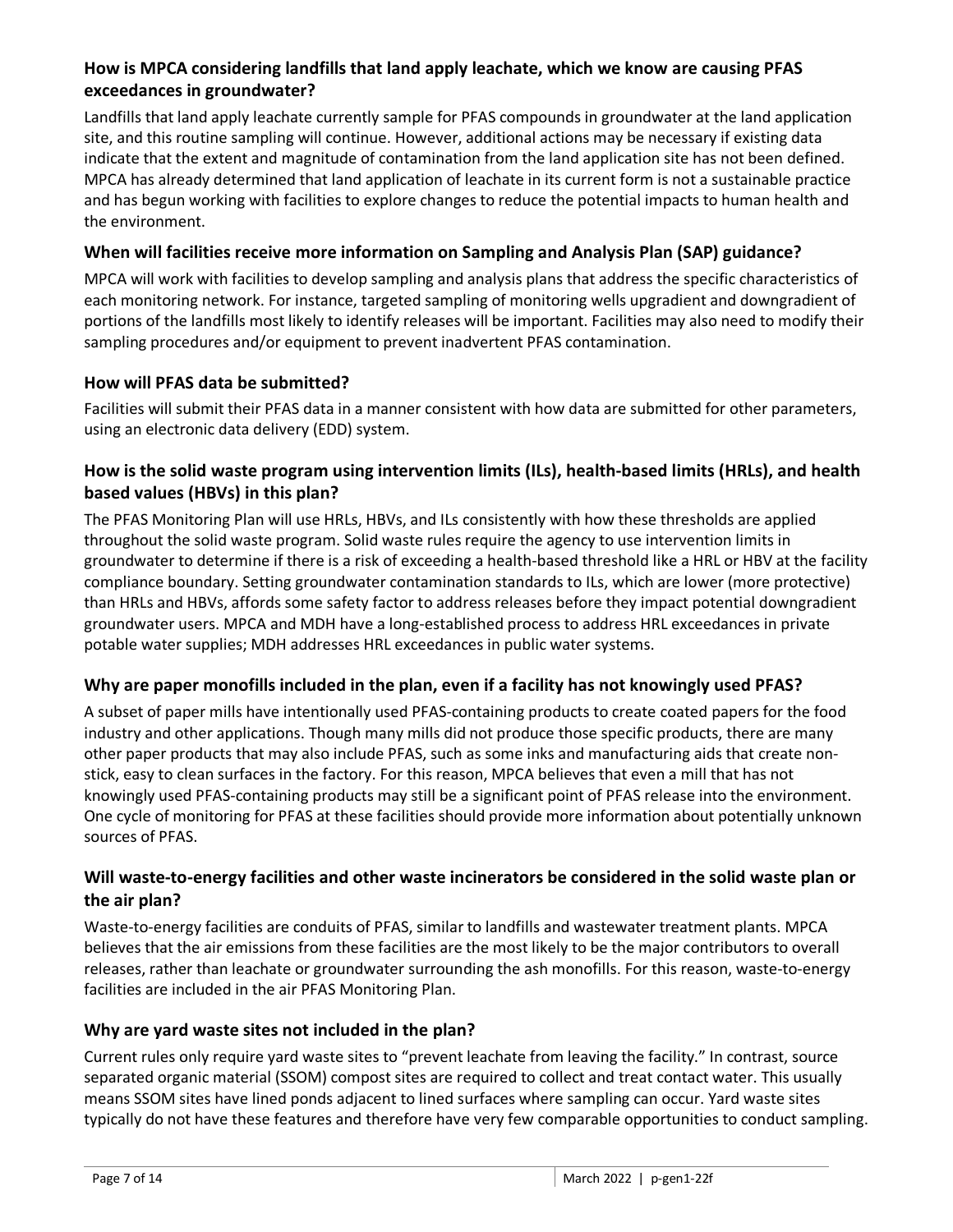Additionally, yard waste sites collect only yard clippings, brush, and leaves, so they have a lower likelihood of being significant conduits compared to other solid waste facilities.

#### **How is MPCA supporting organics recyclers in this effort?**

Organics recycling is encouraged by MPCA for a myriad of environmental benefits, and the agency wants to foster a healthy economy in the organics recycling market. MPCA is committed to working with each individual facility to reduce sources of PFAS coming into the facilities to promote sustainability and longevity of compost programs.

- MPCA supported the successful effort to ban PFAS in compostable service ware and other food packaging in Minnesota.
- MPCA undertook a research project aiming to assist composters in addressing the challenges PFAS presents for the industry. One component of the project involved testing contact water at SSOM and yard waste compost sites. Another component involved a literature review of existing research on PFAS concentrations in products and materials that are accepted at compost sites. Both studies can be found here: [https://www.pca.state.mn.us/waste/composting-and-pfas.](https://www.pca.state.mn.us/waste/composting-and-pfas)
- MPCA measured PFAS in yard waste bags and anticipates sharing the results from that testing effort in the coming months.
- The MPCA has also sought and received funding from the Legislative Commission on Minnesota Resources (LCCMR) to research PFAS fate and transport from compost after it has been land-applied and on-site treatment options for water containing high levels of PFAS.

#### **Will MPCA prohibit sale of finished compost products if PFAS are detected?**

No, the detection of a PFAS will not result in prohibitions or restrictions on the use of a compost product. The PFAS Monitoring Plan does not call for the testing of finished compost products. Through a LCCMR research grant, MPCA is currently studying the potential impacts of PFAS in land applied materials, including compost, and potential management strategies. This work is set to be completed in 2024. MPCA intends to use the information produced in this study and similar other studies at the federal level to guide future action on the need for regulation of PFAS in compost or other beneficial land amendment materials.

#### **Should solid waste facilities reject PFAS-containing waste? If yes, where should that waste go?**

Given the widespread use of PFAS compounds in products and the lack of clear data identifying which products contain PFAS, screening out PFAS-containing waste would be difficult and undesirable from a waste management perspective (for example, at landfills). The PFAS Blueprint and PFAS Monitoring Plans are meant to facilitate efforts to eliminate PFAS from waste streams. Some types of solid waste facilities – such as composts sites – may wish to exclude known PFAS-containing products to improve the quality of their finished product and reduce potential leaching into contact water. Note that the recently passed ban on intentionally added PFAS to compostable service ware and other food packaging in Minnesota should significantly reduce the amount of PFAS entering these facilities. While the ban does not go into effect until 2024, many individual manufacturers of food packaging are transitioning to PFAS-free products in a shorter timeframe.

#### **Why are anaerobic digestion facilities not included in the solid waste portion of the PFAS Monitoring Plan?**

Anaerobic digester facilities were not included in the PFAS Monitoring Plan because there are currently no anaerobic digester facilities operating in the state that hold permits with the solid waste program.

#### **Why isn't the Solid Waste Program considering Memorandums of Understanding (MOUs) to implement PFAS monitoring like the Wastewater Program?**

Different programs use varied terminology for implementation tools. In the Solid Waste Program, sampling and analysis plans, or SAPs, will serve a similar function as the MOUs that are being proposed by the Wastewater Program. MPCA's intent is to pursue voluntary participation in the PFAS Monitoring Plan, with the preferred approach of working cooperatively with facilities outside of permit requirements.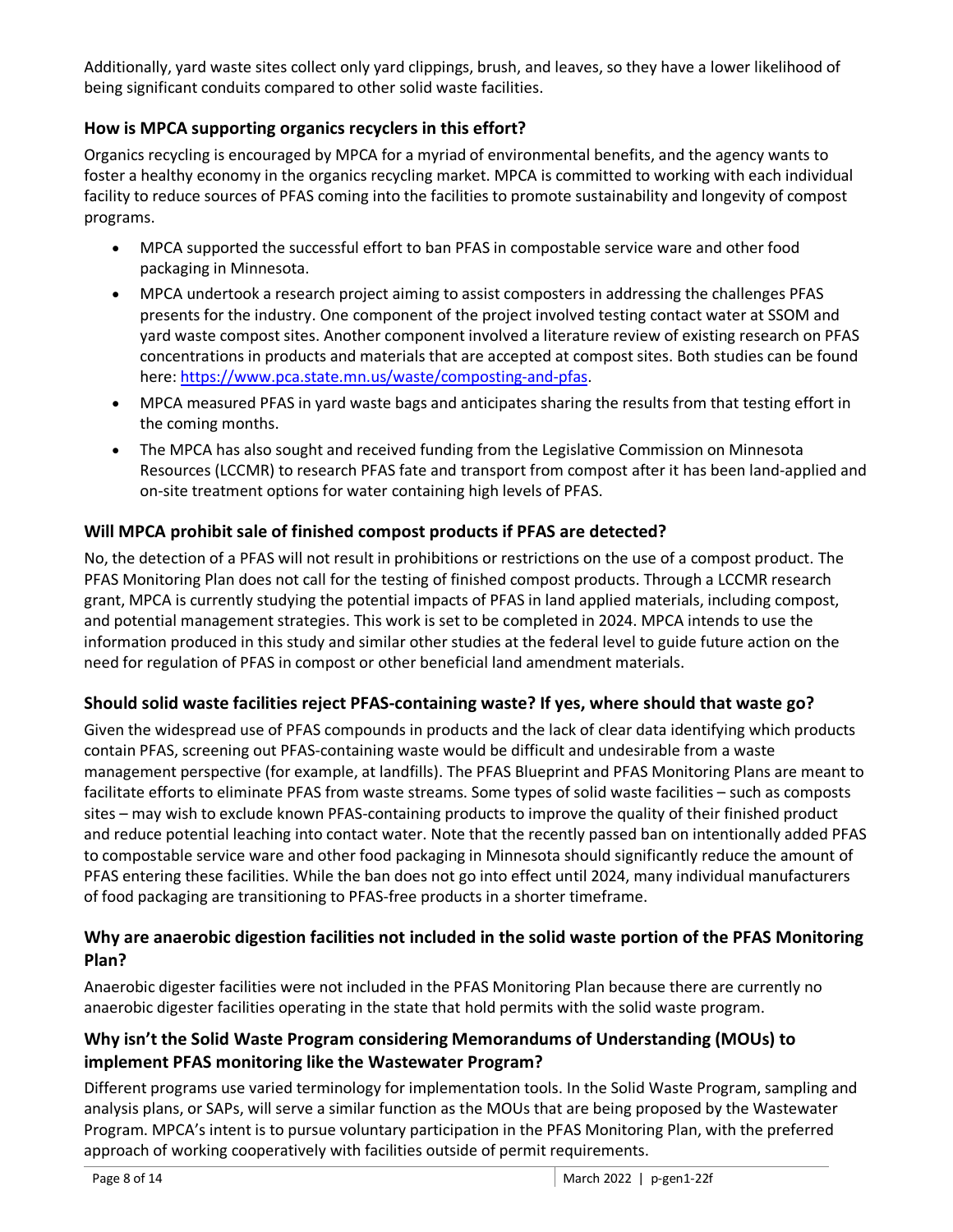### **Wastewater**

#### **How will data be submitted?**

All data will be reported electronically to the MPCA, where it will be stored in EQuIS. Detailed instructions on data submittal guidance will be communicated to facilities who are participating in the monitoring.

#### **What are the next steps for the MPCA after this data is reported?**

MPCA will evaluate the first two quarters of influent sampling from facilities. Using these data, the agency will develop response thresholds to determine which facilities should be prioritized for source identification and reduction activities. After the last two phases of source reduction, the agency will again evaluate influent concentrations in comparison to response thresholds and identify if additional next steps are needed.

A primary goal of the PFAS Monitoring Plan effort in wastewater is to evaluate the effectiveness of source identification and reduction activities at a given facility. Additionally, the data collected will assist the agency in effectively developing any future NPDES/SDS wastewater regulatory framework.

#### **How will the timing of sampling be determined to accurately reflect influent (municipal) or internal waste streams (industrial), which may have variable concentrations of PFAS?**

In general, grab samples are recommended for PFAS sampling as a method to avoid bias introduced from PFAS sorbing to the composite sampling equipment (decreasing concentrations in the sample) or leaching from potentially PFAS-containing components of the sampling device like grease (increasing concentrations in the sample). As a result, sample results will reflect the PFAS concentrations at a single moment in time. As PFAS concentrations in internal waste streams at industrial facilities are likely variable, care will be needed to select a time to sample that captures process or production activities. If there are multiple different types of activities at an industrial facility that could be associated with PFAS use or release, sampling of internal waste streams should occur during different activities in the first two quarters of sampling. At municipal wastewater treatment plants, influent sampling should capture typical conditions at the plant to the best of the facility's knowledge. These details on timing of sample collection will be discussed with facilities as MOUs or other implementation documents are developed and finalized.

#### **Why are effluent and biosolids monitoring not included in the PFAS Monitoring Plan?**

The focus of the wastewater PFAS Monitoring Plan is to understand the landscape of PFAS influent concentrations and identify where source reduction and source elimination efforts are needed. There are ongoing research and risk assessments related to potential risks posed through biosolids to drinking water, soil, and agricultural receptors like plants and livestock at MPCA and EPA. These research conclusions and risk assessments will assist future decision making and inform broad monitoring efforts for PFAS in biosolids.

#### **How will MPCA work to support WWTPs in successful source reduction efforts?**

The PFAS Monitoring Plan is one piece of MPCA's overall effort to confront the challenges posed by PFAS pollution statewide. MPCA is also working on a project to identify and evaluate the source of PFAS to conduits such as municipal WWTPs and to develop tools and education documents to support source reduction efforts - see Laws of Minnesota 2021, 1st Spec. Sess. Chapter 6, Article 1, Section 2, Subd. 2(k).

#### **It can be hard for municipal WWTPs to have conversations with significant industrial users because of concerns over the negative public perception sometimes associated with regulating local industries. How can PCA support these difficult conversations around PFAS?**

MPCA recognizes that taking actions to reduce PFAS use and release will result in challenges to municipalities, industrial users, and the public. The agency hopes to develop tools through the legislatively funded source reduction effort to help aid in these difficult conversations.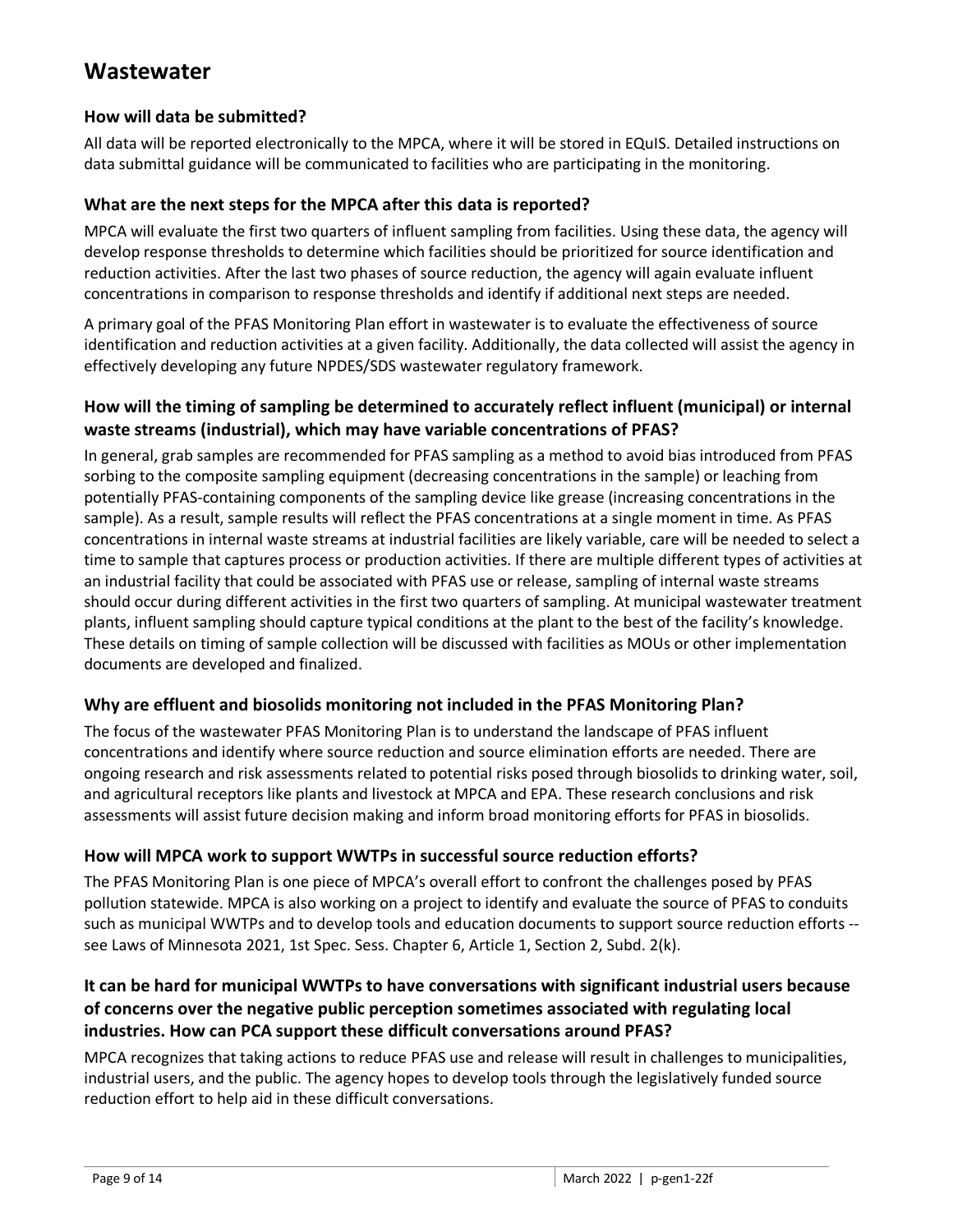#### **Will MPCA be sharing a template Memorandum of Understanding (MOU) for municipal WWTPs?**

Yes, MPCA will be developing a MOU that will be sent to the Municipal facilities prior to implementation.

#### **Will MPCA use MOUs for industrial WWTPs?**

Given the variability of facility specific factors, MPCA's approach at industrial facilities is to use a variety of tools including, but not limited to schedules, agreements, and/ or orders on a case-by-case basis. MPCA preference is to work collaboratively to meet the goals and intent of the PFAS Monitoring Plan.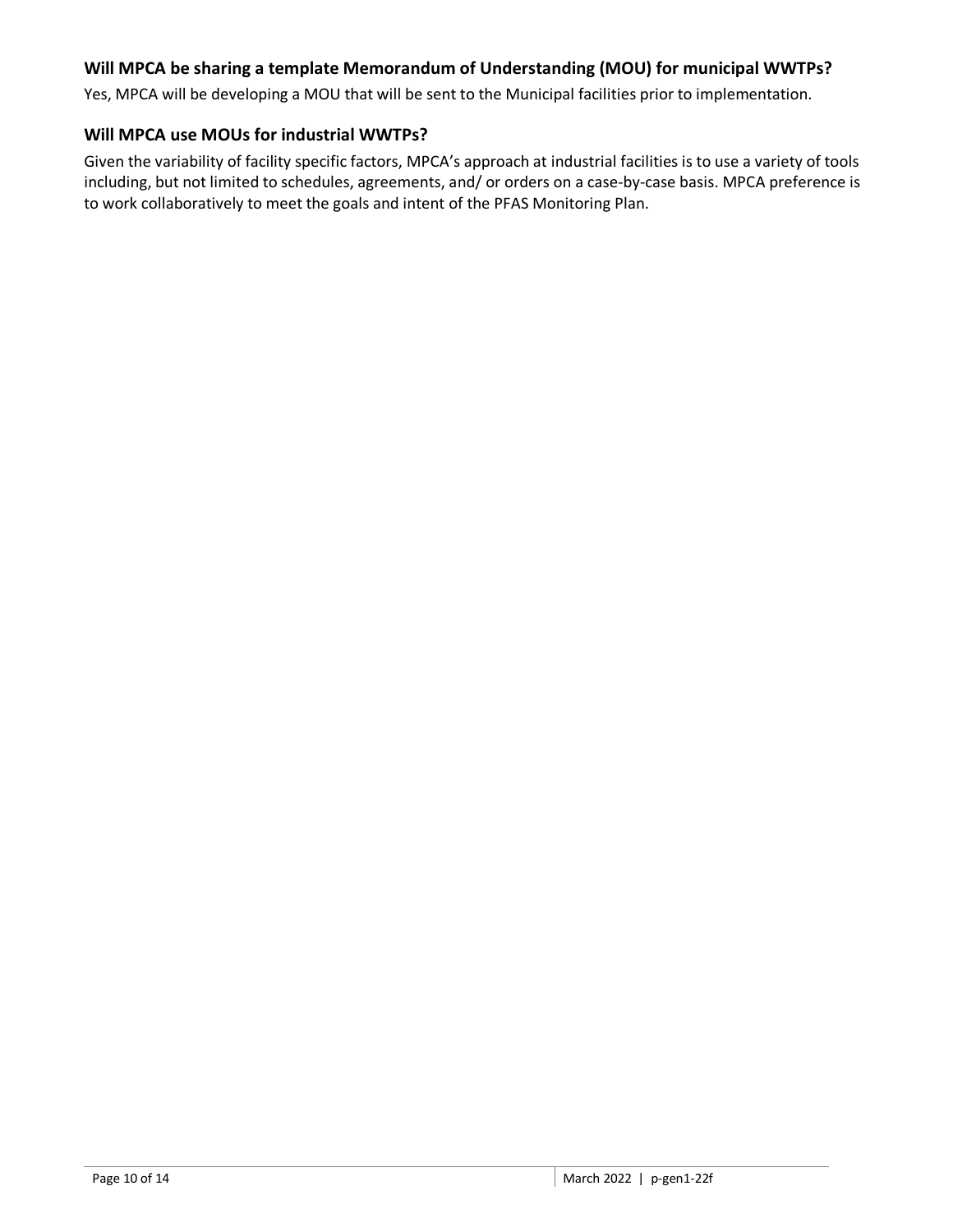## **Air**

#### **Are stack testing requests for one-time stack testing or ongoing testing?**

The intent of the PFAS Monitoring Plan is to collect data from onetime stack testing in order to determine appropriate next steps in policy and regulatory development. However, if stack testing results indicate that releases may be posing an imminent public health or environmental risk, additional testing will be considered on a facility-specific basis. Changes to state and federal regulations may also require testing in the future. Stack testing rules require that stack testing be conducted during worst-case conditions (i.e., a facility cannot stack test for PFAS during a time when known or possible PFAS-related activities are not taking place).

#### **How will data be submitted from stack testing?**

Stack tests will be submitted directly to the MPCA using the normal method (through emailing the stack testing inbox located at SubmitStacktest.pca@state.mn.us).

#### **Will there be an opportunity to join a mutually agreed upon stack testing agreement?**

Every stack test requires submittal of a test plan for approval prior to testing. The stack testing rules also call for a pre-test meeting between the facility, the testing company, and MPCA staff.

#### **Will all stacks associated with PFAS be tested or can a representative stack be tested?**

A representative stack can be tested to meet the PFAS stack testing requirement, provided the stacks are identical and exhaust identical processes that have identical operating parameters.

#### **Stack testing with OTM-45 is new – are there enough companies who can do it? Do we trust the results?**

There are multiple stack testing companies in Minnesota who can perform OTM-45. There are also testing companies in other states who can conduct the testing. Although the test method is new, there is no reason to believe test results are not representative of stack emissions.

#### **How will data be submitted to the air emissions inventory?**

Beginning with emissions inventory year 2023 (for the report due April 1, 2024), the air PFAS emissions will be submitted to MPCA via the emission inventory e-Services website. All requested PFAS will be found within the system in the same menus as other air toxic pollutants.

#### **When will the agency be providing more details on emissions inventory reporting?**

Communication to specific facilities being asked to submit PFAS emissions will occur in March 2022 for the 2023 emission inventory (due in 2024). The emissions inventory team at MPCA will hold a stakeholder meeting in November 2022 to provide more detailed information and advice regarding tracking and reporting PFAS emissions. MPCA will include reminders during our normal communication for the 2023 emission inventory.

#### **How will permitted air facilities that are conduits of PFAS provide estimates of PFAS emissions?**

Some types of facilities being asked to report air emissions are conduits of PFAS rather than manufacturers or users of PFAS-containing materials. For example, waste-to-energy facilities, facilities with biosolids incinerators, and medical waste incinerators are likely passing PFAS on from products used or manufactured elsewhere. MPCA understands that at this time, there is likely limited information available for these facilities to estimate the amount of PFAS in the materials they incinerate. It is possible that by the time that emissions inventory reporting is due in 2024, some or all of these facilities will have conducted a stack test, which would help provide estimates of annual emissions. Should stack testing information not be available, these conduit facilities should attempt to provide the best information they can when reporting emissions for the 2023 emissions inventory reporting year.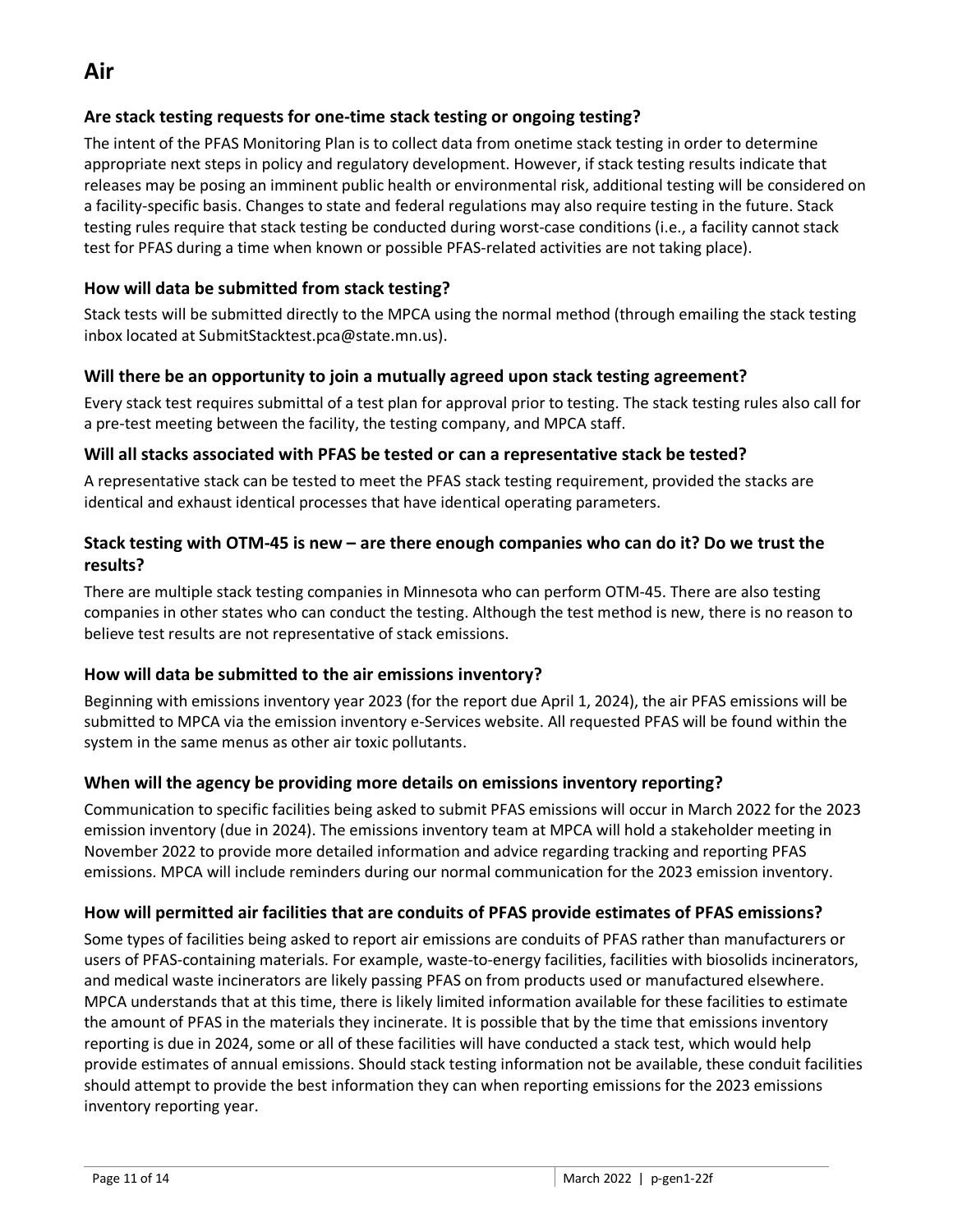#### **Would the air program consider using ambient air monitors to verify results of emissions inventory?**

MPCA understands that for many industries, emissions estimates will be rough estimates. MPCA may implement ambient monitoring in areas where we are unsure of the data collected or if we think there may be elevated amounts of PFAS. The second goal of the PFAS Monitoring Plan is to identify areas of particular concern that warrant quick response actions. If there is high uncertainty or the amounts of PFAS may be dangerous, we would consider using ambient monitors in those areas. However, it is important to note that there are limits to our ability to monitor ambient air for PFAS, such as the requirements for the air monitor to have electrical access, the need for protective fencing around the monitor to prevent tampering, labor intensive sample collection processes, and state funding for analytical costs associated with ambient monitoring.

#### **How does the PFAS emissions inventory effort at MPCA relate to the toxic release inventory (TRI) reporting mandated by EPA?**

There is not complete overlap between the PFAS included in EPA's Toxics Release Inventory (TRI) and the PFAS included in MPCA's air emissions inventory. Additionally, MPCA has identified specific facility types or facilities for reporting that do not perfectly overlap with those required to report to TRI. TRI collects information on a facility-wide basis, and MPCA will be collecting process-level emissions information.

MPCA is collecting PFAS emissions data in order to make decisions about what is best for Minnesota moving forward. While there is likely overlap between MPCA and EPA goals regarding PFAS, a nation-wide program such as TRI is not sufficient to meet the needs of Minnesota for air quality PFAS data at this time.

#### **How will MPCA support accurate data being submitted via emissions inventory?**

MPCA acknowledges that PFAS emissions inventory reporting is new, and estimating PFAS emissions is especially challenging given the lack of public information surrounding PFAS content in products. The agency plans to do the following things to help facilities submit complete and accurate information:

- MPCA will recommend questions we think facilities should ask their suppliers, including specific questions that depend on the type of product.
- MPCA will provide a PFAS air emissions inventory fact sheet including common types of products most likely to contain PFAS.
- MPCA will develop a 1-page instructional sheet to assist facilities in identifying PFAS to teach facilities how to read labels or MSDSs to look for PFAS.

#### **Performing a mass balance is our facility's only viable calculation option for my process. However, MSDSs for the materials we use do not indicate any of the PFAS compounds in OTM-45. What should we do?**

If stack test data are not available, contact the manufacturer to ask if the materials you use contain PFAS (the target analytes from OTM-45) in any amount. Use this information to supplement any information from the MSDS.

#### **There are no emission factors for processes at my facility for the PFAS compounds being requested. What do we do?**

If stack test data are not available and material balance calculations are not feasible, then for processes known to emit PFAS, the facility should develop their own estimates of PFAS emissions based on best engineering judgement.

#### **We have no other knowledge of PFAS being used or emitted at our facility and believe our emissions to be zero. Does MPCA still want us to identify PFAS in the emissions inventory?**

No. In this case, MPCA will ask target facilities to provide verification that they have reviewed for possible emissions of the identified PFAS.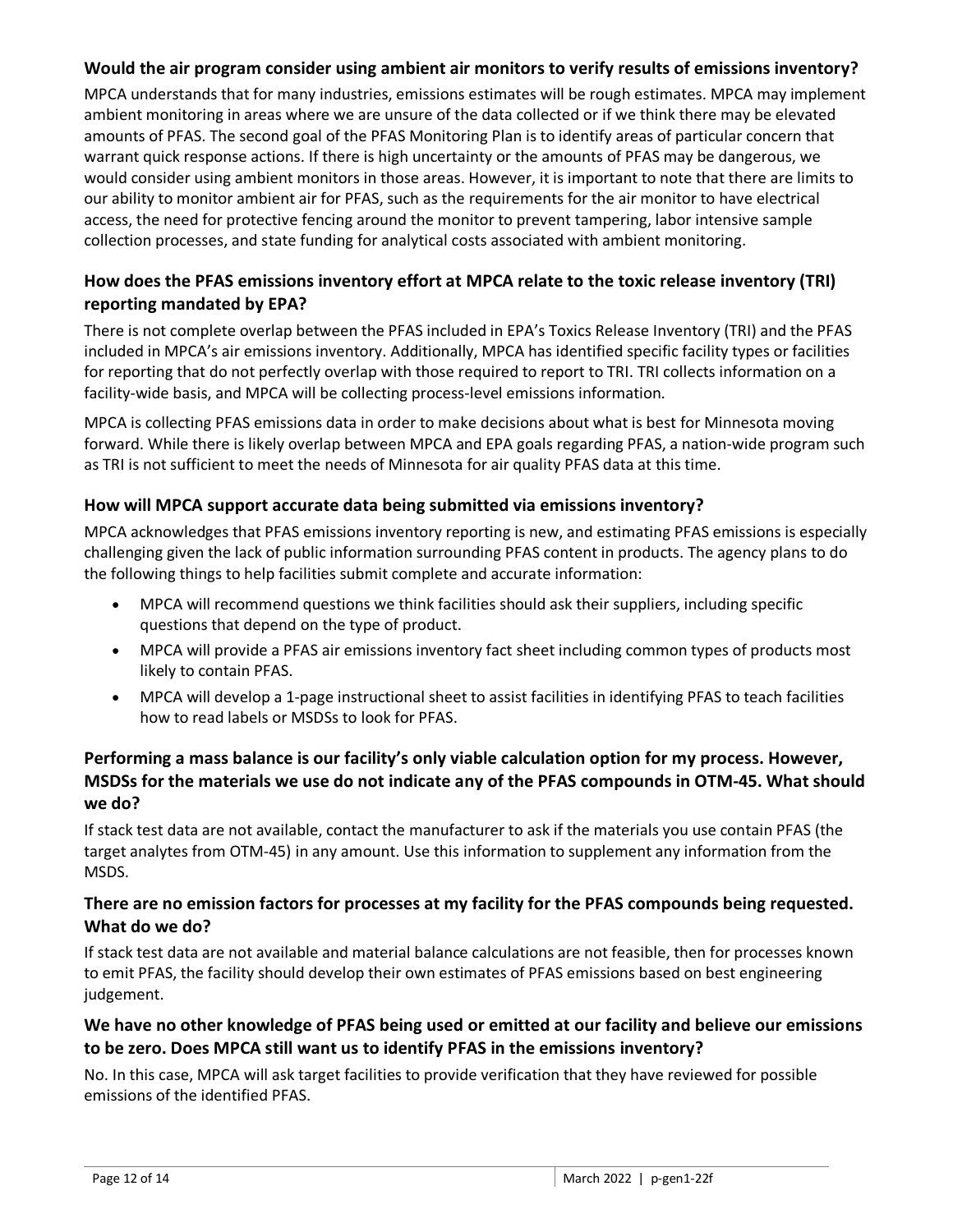### **Stormwater**

#### **How will the data be submitted?**

All analytical data will be provided to the MPCA electronically and stored in the EQuIS database. Details on the specifics of data submittal will be included in communications to phase-one facilities.

#### **Will there be sample collection training for staff?**

A stormwater specific sampling guidance and videos can be found on MPCA's website at [https://www.pca.state.mn.us/water/step-9-sampling.](https://www.pca.state.mn.us/water/step-9-sampling) PFAS specific sampling considerations are located at [https://www.pca.state.mn.us/sites/default/files/p-eao2-27.pdf.](https://www.pca.state.mn.us/sites/default/files/p-eao2-27.pdf)

#### **Will there be an opportunity to join a mutually agreed upon sampling agreement?**

Yes, MPCA prefers to implement the PFAS Monitoring Plan in partnership with facilities in identifying and reducing PFAS releases. Typically, the industrial stormwater program would employ a mutually agreed upon sampling agreement such as a schedule of compliance.

#### **How will MPCA support facilities with enacting source reduction or implementing best management practices (as necessary)?**

MPCA's technical staff are available as resources to help facilities identify and navigate the PFAS pollutants and what BMPs may be prudent.